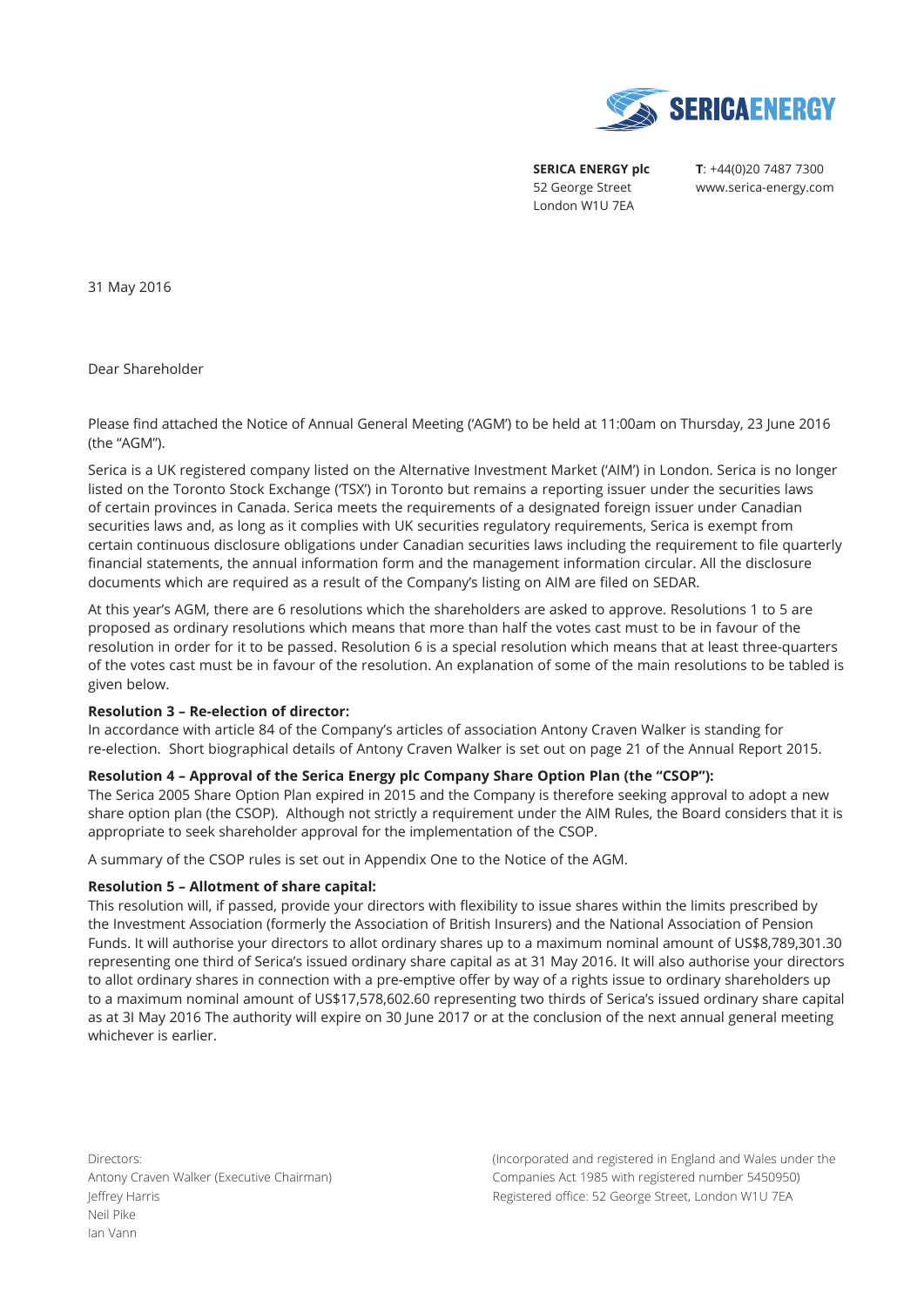# **Resolution 6 – Disapplication of statutory pre-emption rights:**

This resolution will, if passed, renew broadly on the same terms the authority given at last year's annual general meeting enabling your directors (apart from offers or invitations to shareholders in proportion to their holdings of shares) to allot, for cash, an amount of the shares authorised for allotment under Resolution 6 up to a maximum of 10% of Serica's issued share capital as at 31 May 2016 without being required to comply with statutory pre-emption rights. The purpose is to enable Serica to take advantage of specific opportunities to raise additional finance quickly if required, and without the time, cost and expense of the Company having to produce a prospectus.

Whether or not you intend to be present at the AGM, you are requested to complete the form of proxy in accordance with its instructions and return it to Capita Asset Services.

It is the intention of management to give an update on the Company's forward strategy at the meeting and we look forward to as many shareholders as possible attending the AGM.

Yours faithfully,

Tour

**Antony Craven Walker** Executive Chairman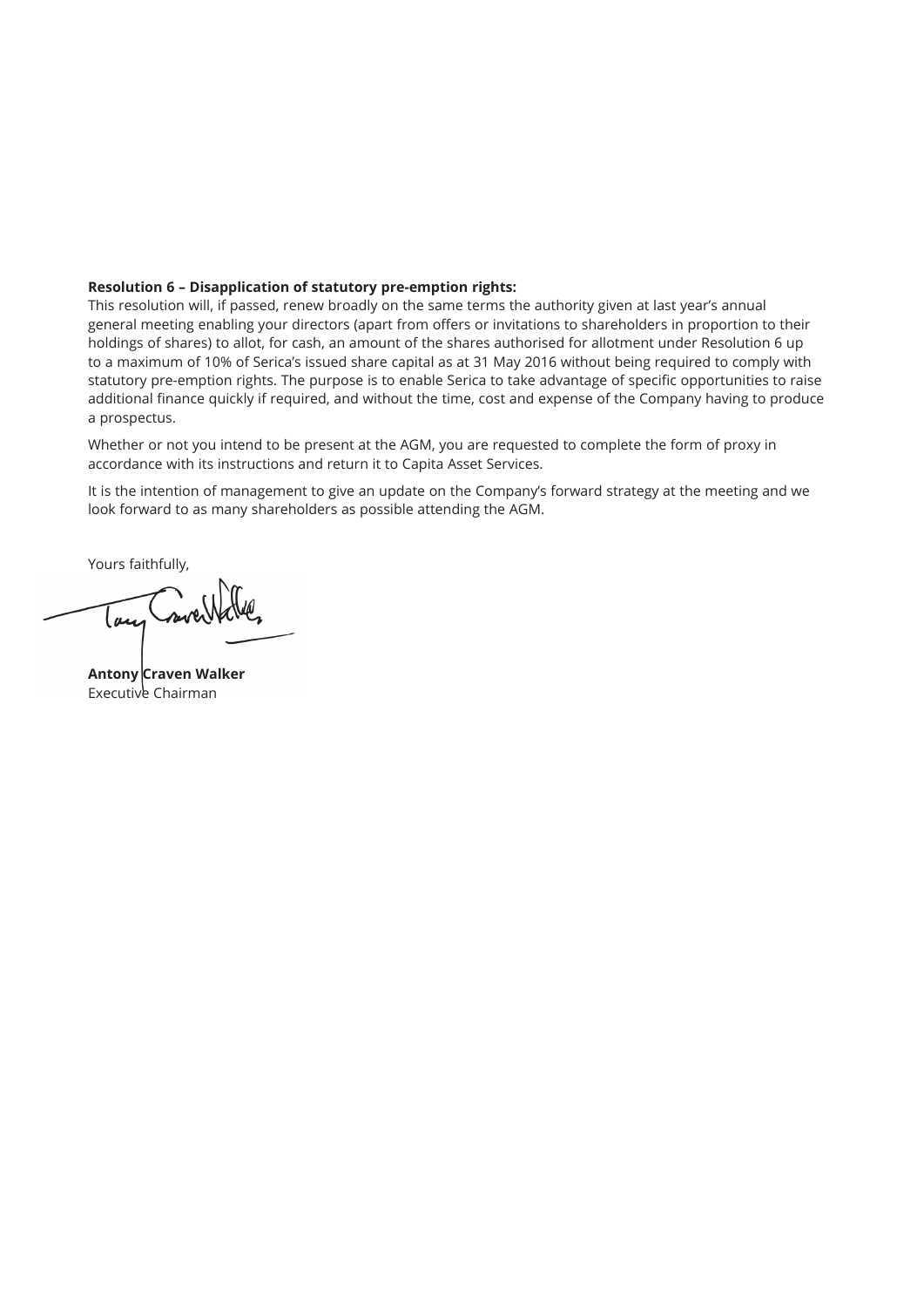

# **SERICA ENERGY plc**

(Incorporated and registered in England and Wales under the Companies Act 1985 with registered number 5450950)

# **NOTICE OF ANNUAL GENERAL MEETING OF SHAREHOLDERS**

NOTICE IS HEREBY GIVEN that an annual general meeting of the shareholders of Serica Energy plc (the "Company") will be held on Thursday 23 June 2016 (the "Meeting") at 11.00 am (British Summer Time) at Durrants Hotel, 26-32 George Street, London W1H 5BJ for the purpose of considering and, if thought fit, passing the following resolutions, of which resolutions 1 to 5 will be proposed as ordinary resolutions and resolution 6 will be proposed as a special resolution:

# **ORDINARY RESOLUTIONS**

- 1. to receive the consolidated financial statements and the reports of the board of directors and of the auditors for the year ended 31 December 2015;
- 2. to re-appoint the auditors, Ernst & Young LLP, and to authorise the board of directors to fix their remuneration;
- 3. to re-elect Antony Craven Walker as a director of the Company;
- 4. that the directors be authorised to adopt the rules of the Serica Energy plc Company Share Option Plan, in the form produced at the AGM and initialed by the Chairman of the AGM for the purposes of identification (a summary of which is set out in Appendix One to the Notice of AGM), be and are hereby approved;
- 5. that the directors be and they are hereby generally and unconditionally authorised in accordance with section 551 of the Companies Act 2006 to exercise all powers of the Company to allot shares in the Company and to grant rights to subscribe for, or to convert any security into, shares in the Company ("Rights"):
	- i. up to an aggregate nominal amount of US\$8,789,301.30; and
	- ii. up to a further aggregate nominal amount of US\$8,789,301.30 provided that (i) they are equity securities (within the meaning of section 560(1) of the Companies Act 2006) and (ii) they are offered by way of a rights issue to holders of ordinary shares on the register of members at such record date as the directors may determine where the equity securities respectively attributable to the interests of the ordinary shareholders are proportionate (as nearly as may be practicable) to the respective numbers of ordinary shares held by them on any such record date and to other holders of equity securities entitled to participate therein, subject to such exclusions or other arrangements as the directors may deem necessary or expedient to deal with treasury shares, fractional entitlements or legal or practical problems arising under the laws of any overseas territory or the requirements of any regulatory body or stock exchange or by virtue of shares being represented by depositary receipts or any other matter,

 provided that this authority shall expire on 30 June 2017 or, if earlier, the date of the next Annual General Meeting of the Company, save that the Company shall be entitled to make offers or agreements before the expiry of such authority which would or might require relevant securities to be allotted after such expiry and the directors shall be entitled to allot relevant securities pursuant to any such offer or agreement as if this authority had not expired; and all unexercised authorities previously granted to the directors to allot relevant securities be and are hereby revoked.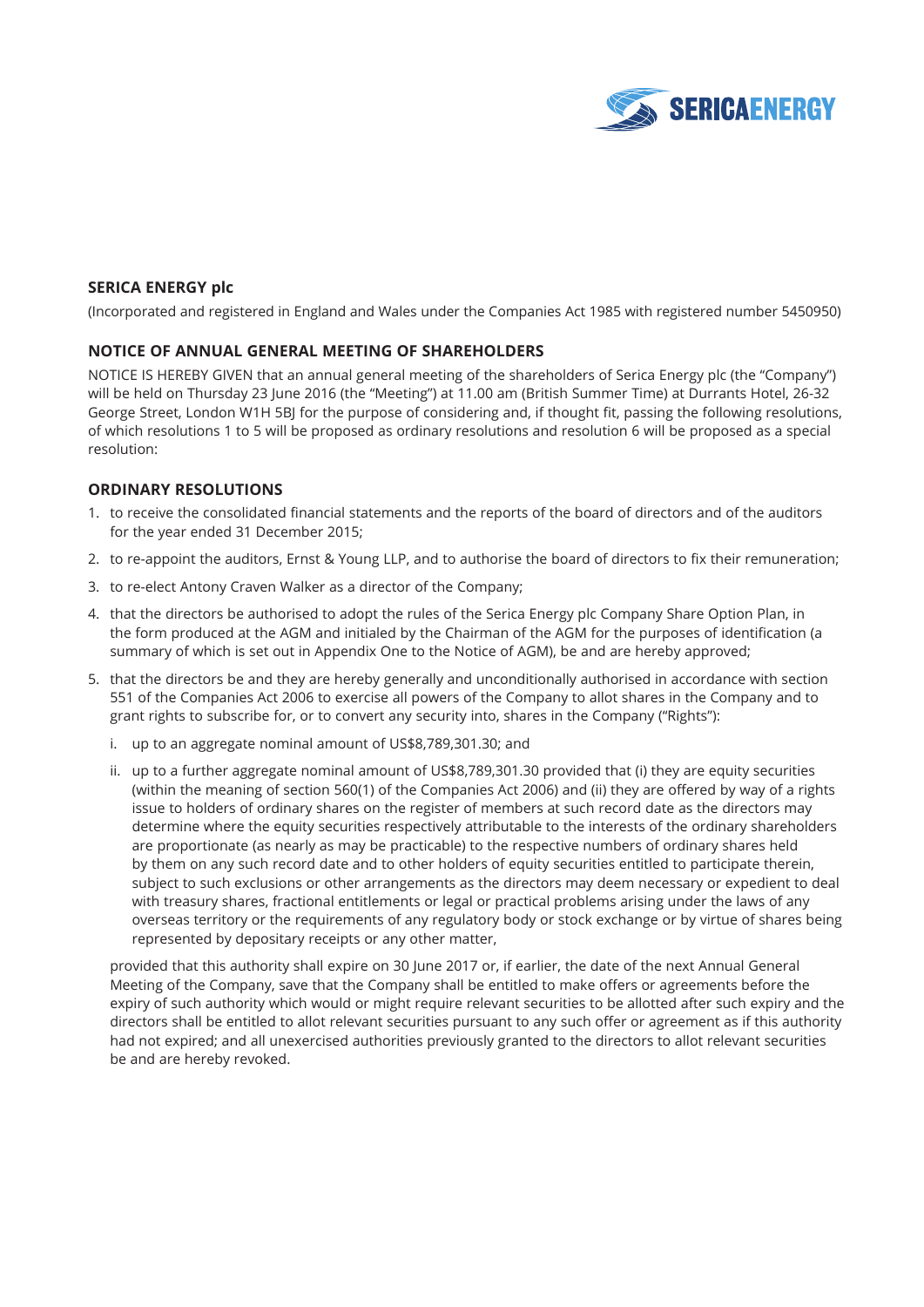# **SPECIAL RESOLUTION**

- 6. that the directors be and they are hereby empowered pursuant to section 570 and section 573 of the Companies Act 2006 to allot equity securities (within the meaning of section 560 of the Companies Act 2006) for cash either pursuant to the authority conferred by Resolution 5 or by way of a sale of treasury shares as if section 561(1) of the Companies Act 2006 did not apply to such allotment provided that this power shall be limited to:
	- i. the allotment of equity securities in connection with an issue or offer of securities (but, in the case of the authority granted under paragraph (ii) of Resolution 5, by way of a rights issue only) in favour of holders of ordinary shares on the register of members at such record date as the directors may determine where the equity securities respectively attributable to the interests of such holders are proportionate (as nearly as may be practicable) to the respective numbers of ordinary shares held by them on any such record date but subject to such exclusions or other arrangements as the directors may deem necessary or expedient to deal with treasury shares, fractional entitlements, record dates, or legal or practical problems under the laws of, or the requirements of any regulatory authority or stock exchange in, any territory or any other matter; and
	- ii. the allotment otherwise than pursuant to 5(i) above, to any person or persons of equity securities up to an aggregate nominal amount of US\$2,636,790.40

 and shall expire upon the expiry of the general authority conferred by Resolution 5 above, save that the Company may before such expiry make any offer or agreement which would or might require equity securities to be allotted after such expiry and the directors may allot equity securities in pursuant of such offer or agreement as if this power had not expired.

The letter from the Chairman provides additional information relating to the matters to be dealt with at the Meeting.

Shareholders are invited to attend the Meeting. Registered shareholders who are unable to attend the Meeting in person are requested to date and sign the enclosed form of proxy and to return it to the Company's registrars, Capita Asset Services at PXS1, 34 Beckenham Road, Beckenham, BR3 4ZF in the United Kingdom. In the case of non-registered shareholders who receive these materials through their broker or other intermediary, the shareholder should complete and send the form of proxy in accordance with the instructions provided by their broker or other intermediary. To be effective, a proxy must be received by Capita Asset Services not later than 48 hours before the time appointed for the Meeting or any adjournment thereof, together with any power of attorney or other authority (or a certified copy thereof) under which it is signed.

# **DATED 31 May 2016 BY ORDER OF THE BOARD OF DIRECTORS**

Antony Craven Walker Executive Chairman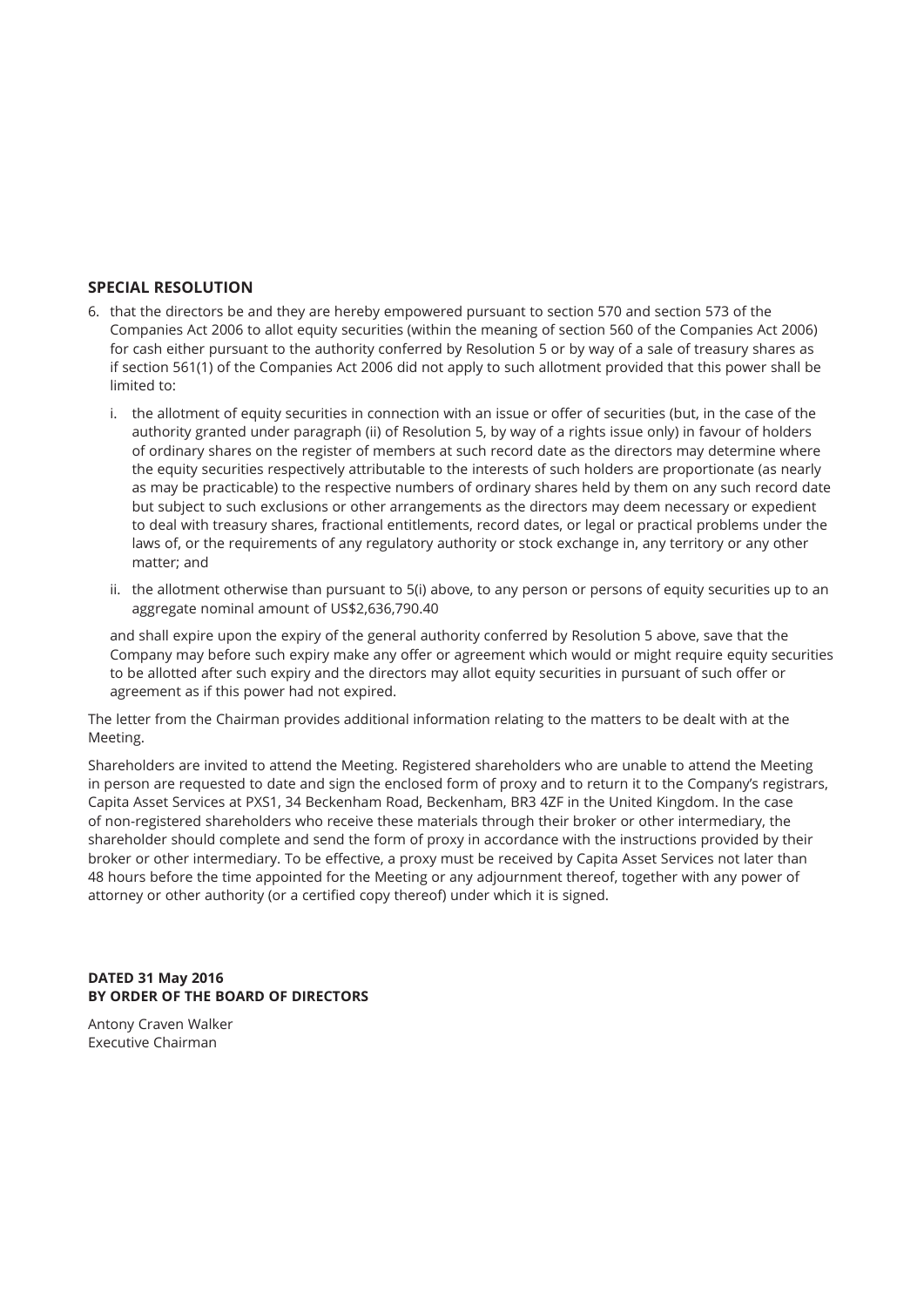# **NOTES**

- 1. Pursuant to regulation 41 of the Uncertificated Securities Regulations 2001, the Company specifies that in order to have the right to attend and vote at the AGM (and also for the purpose of determining how many votes a person entitled to attend and vote may cast), a person must be entered on the register of members of the Company no later than 6.00pm on the day that is two days before the time for holding the meeting or any adjournment of it. Changes to entries on the register of members after this time shall be disregarded in determining the rights of any person to attend or vote at the meeting.
- 2. Only holders of ordinary shares are entitled to attend and vote at this meeting.

 A member is entitled to appoint another person as his proxy to exercise all or any of his rights to attend, to speak and to vote at the AGM. A member may appoint more than one proxy in relation to the meeting, provided that each proxy is appointed to exercise the rights attached to a different share or shares held by him. A proxy need not be a member of the Company. A form of proxy for the meeting is enclosed.

 To be valid any proxy form or other instrument appointing a proxy must be received by post or by hand (during normal business hours only) by our registrar, Capita Asset Services, PXS1, The Registry, 34 Beckenham Road, Kent BR3 4ZF, or electronically using the Share Portal Service at www.capitashareportal.com no later than 48 hours before the time for the holding of the meeting or any adjournment of it. If you are a CREST member, see note 3 below.

 Completion of a form of proxy, or other instrument appointing a proxy or any CREST Proxy Instruction will not preclude a member attending and voting in person at the meeting if he/she wishes to do so.

3. Alternatively, if you are a member of CREST, you may register the appointment of a proxy by using the CREST electronic proxy appointment service. Further details are contained below.

 CREST members who wish to appoint a proxy or proxies through the CREST electronic proxy appointment service may do so for the AGM and any adjournment(s) thereof by using the procedures, and to the address, described in the CREST Manual (available via www.euroclear.com/CREST) subject to the provisions of the Company's articles of association. CREST personal members or other CREST sponsored members, and those CREST members who have appointed a voting service provider(s), should refer to their CREST sponsor or voting service provider(s), who will be able to take the appropriate action on their behalf.

 In order for a proxy appointment or instruction made using the CREST service to be valid, the appropriate CREST message (a "**CREST Proxy Instruction**") must be properly authenticated in accordance with Euroclear UK and Ireland Limited's ("**Euroclear**") specifications and must contain the information required for such instructions, as described in the CREST Manual. The message, regardless of whether it constitutes the appointment of a proxy or an amendment to the instruction given to a previously appointed proxy, must, in order to be valid, be transmitted so as to be received by the issuer's agent (ID: RA10) by the latest time(s) for receipt of proxy appointments specified in the notice of the AGM. For this purpose, the time of receipt will be taken to be the time (as determined by the time stamp applied to the message by the CREST Applications Host) from which the issuer's agent is able to retrieve the message by enquiry to CREST in the manner prescribed by CREST. After this time any change of instructions to proxies appointed through CREST should be communicated to the appointee through other means.

 CREST members and, where applicable, their CREST sponsors or voting service provider(s) should note that Euroclear does not make available special procedures in CREST for any particular messages. Normal system timings and limitations will therefore apply in relation to the input of CREST Proxy Instructions. It is the responsibility of the CREST member concerned to take (or, if the CREST member is a CREST personal member or sponsored member or has appointed a voting service provider(s), to procure that his CREST sponsor or voting service provider(s) take(s)) such action as shall be necessary to ensure that a message is transmitted by means of the CREST system by any particular time. In this connection, CREST members and, where applicable, their CREST sponsors or voting service provider(s) are referred, in particular, to those sections of the CREST Manual concerning practical limitations of the CREST system and timings.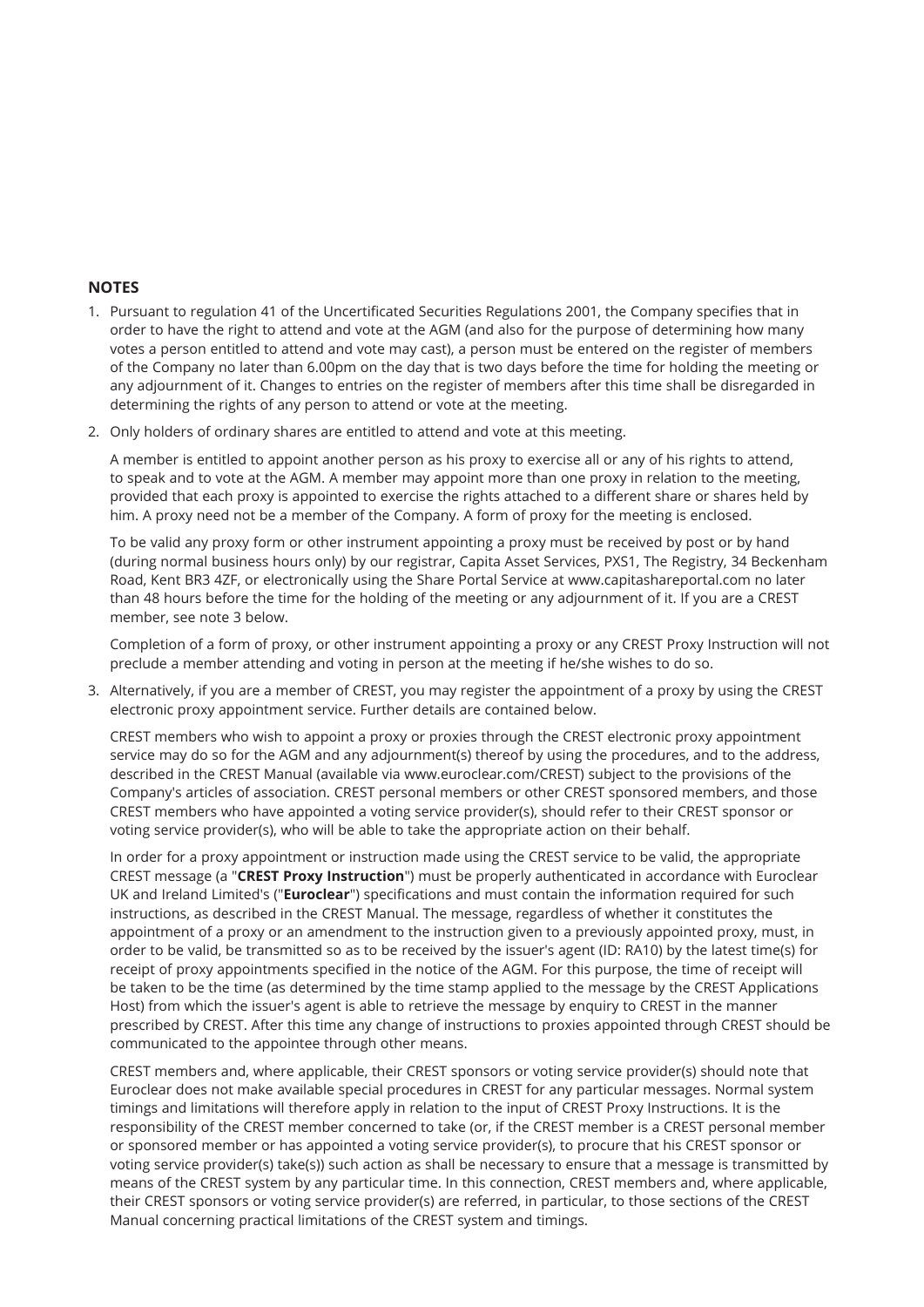The Company may treat as invalid a CREST Proxy Instruction in the circumstances set out in Regulation 35(5)(a) of the Uncertificated Securities Regulations 2001.

- 4. Any corporation which is a member can appoint one or more corporate representatives who may exercise on its behalf all of its powers as a member provided that they do not do so in relation to the same shares.
- 5. Any member attending the AGM has the right to ask questions. The Company must cause to be answered any such question relating to the business being dealt with at the meeting but no such answer need be given if (a) to do so would interfere unduly with the preparation for the meeting or involve the disclosure of confidential information, (b) the answer has already been given on a website in the form of an answer to a question, or (c) it is undesirable in the interests of the company or the good order of the meeting that the question be answered.
- 6. Copies of executive directors' service agreements, copies of the terms and conditions of appointment of non-executive directors and a copy of the existing memorandum and articles of association are available for inspection at the Company's registered office during normal business hours from the date of this notice until the close of the AGM (Saturdays, Sundays and public holidays excepted) and will be available for inspection at the place of the meeting for at least 15 minutes prior to and during the meeting. A copy of this notice can be found at www.soundenergyplc.com.
- 7. You may not use any electronic address (within the meaning of section 333(4) of the Companies Act 2006) provided in this Notice of Meeting (or in any related documents including the proxy form) to communicate with the Company for any purposes other than those expressly stated.

# **Appendix One – Serica Energy plc Company Share Option Plan**

The terms of the Serica Energy plc Company Share Option Plan (the "CSOP") are summarised below:

# **Administration**

Options may be granted, and the CSOP will be administered, by the Remuneration Committee, constituted from the Company's board of directors from time to time.

# **Eligibility**

Options may be granted to any of the employees or executive directors of the Company or its subsidiaries.

#### **Form of options**

Under the CSOP, options will take the form of either:

- options to acquire Shares granted under Part A of the CSOP; or
- options to acquire Shares granted under Part B of the CSOP, which are UK tax-advantaged options governed by relevant statutory provisions ("Tax-Advantaged Options").

#### **Exercise price**

No consideration shall be payable for the grant of an option.

The exercise price of an option will not be less than the greater of:

- the market value of a Share on the dealing day immediately preceding the date of grant, or averaged over the three dealing days immediately preceding the date of grant; and
- in the case of options over unissued Shares, the nominal value of a Share,

but subject to any adjustment on a variation of Share capital.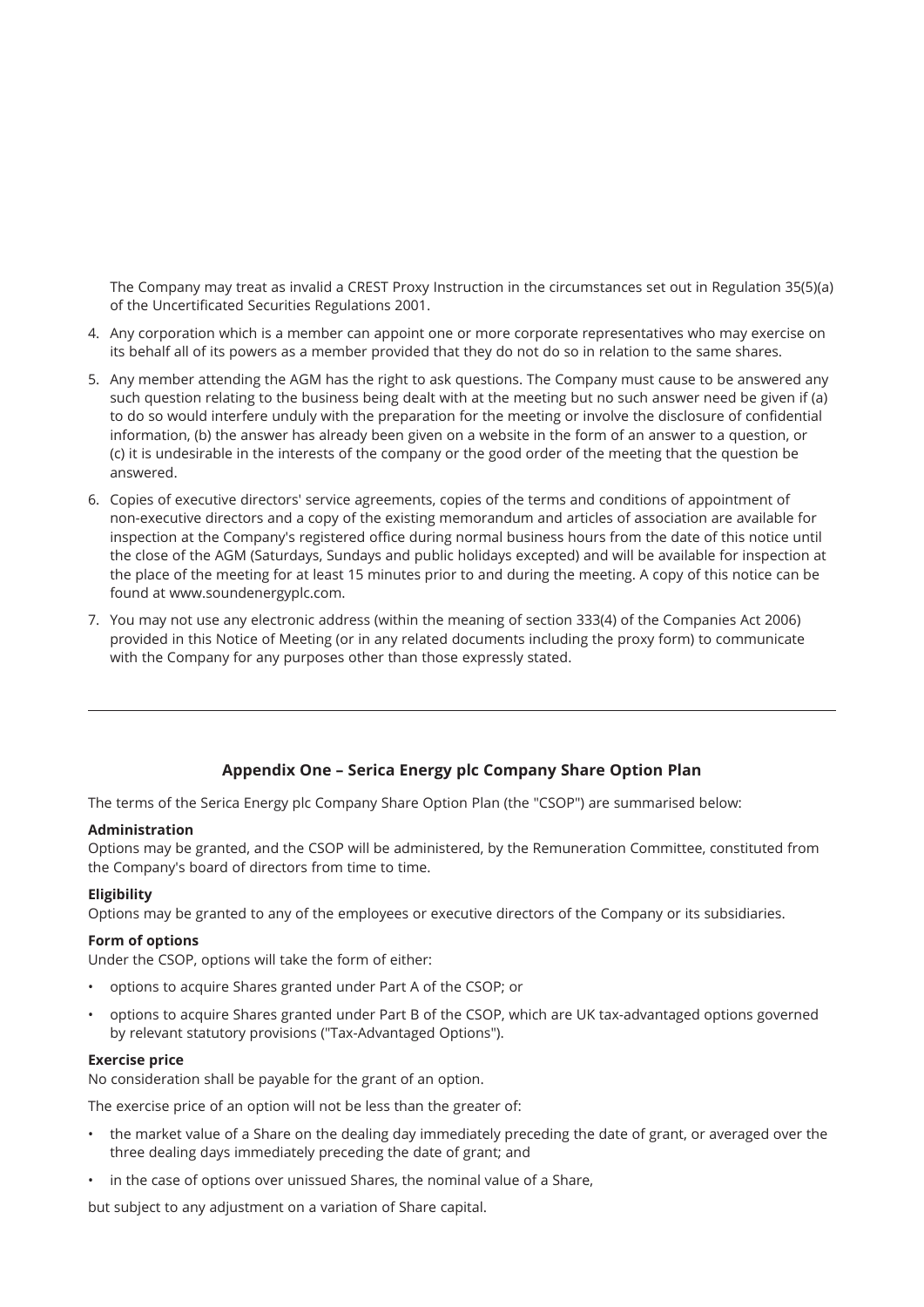# **Performance conditions**

The Remuneration Committee may determine that performance conditions will apply to the exercise of options.

# **Exercise of options**

Options will normally become exercisable three years after the date of grant. Options may not be exercised later than the tenth anniversary of the date of grant.

If the Remuneration Committee so determines, options granted under Part A may be satisfied in whole or in part by transfer or issue of Shares, without payment from the option holder, equivalent in value to the gain which would be made by the option holder on exercise.

# **Leavers**

Options will normally lapse where the option holder ceases to hold office or employment with the Group. Options will not lapse where the cessation of office or employment with the Group is due to injury, disability, ill-health, redundancy, retirement, the transfer of the option holder's employment in connection with a business sale, the company with which the option holder holds office or employment ceasing to be a member of the Group, or any other reason if the Remuneration Committee so determines (a "Good Leaver").

Where an option holder ceases employment prior to the normal vesting date for a Good Leaver reason, an option will continue and become exercisable on its normal vesting date for a period of six months. Where an option holder ceases employment after the normal vesting date for a Good Leaver reason a vested option may be exercised during a period of six months from the day following the date of cessation. On the death of an option holder, options shall become exercisable for a period of twelve months.

# **Corporate actions**

In the event of a change of control, options will normally become exercisable for a period of six months. In the event of the passing of a resolution for the voluntary winding-up of the Company, options will become exercisable for a period of two months. In the event of a demerger of a substantial part of the Group's business, a special dividend or a similar event affecting the value of the Shares to a material extent, options (other than Tax-Advantaged Options) may be adjusted as set out below or the Remuneration Committee may allow options to become exercisable for a period of two months, or such other period as the Remuneration Committee may permit. Where the corporate action forms part of an internal re-organisation, unless the Remuneration Committee determines otherwise, option shall not become exercisable but may be rolled-over into an option over shares in the new controlling company of equivalent value.

# **Extent of vesting**

Where, prior to the end of the vesting period, an option holder ceases employment for a Good Leaver reason or there is a corporate action, the number of shares in respect of which an option is exercisable will, unless the Remuneration Committee determines otherwise, be pro-rated on the basis of the proportion of the vesting period which has elapsed to the date of cessation or the corporate action (as applicable).

# **Timing of grant of options**

Options under the CSOP may, save in exceptional circumstances or in connection with the recruitment of an eligible employee, only be granted within a period of 42 days from the dealing day following the date of announcement by the Company of its interim or final results (or as soon as practicable thereafter if the Company is restricted from being able to grant options, or make invitations, during such period). Options may also be granted within 42 days of adoption of the CSOP.

Options under the CSOP may not be granted more than ten years after the date of approval by shareholders.

# **Non-transferable and non-pensionable**

Options are non-transferable, save to personal representatives following death, and do not form part of pensionable earnings.